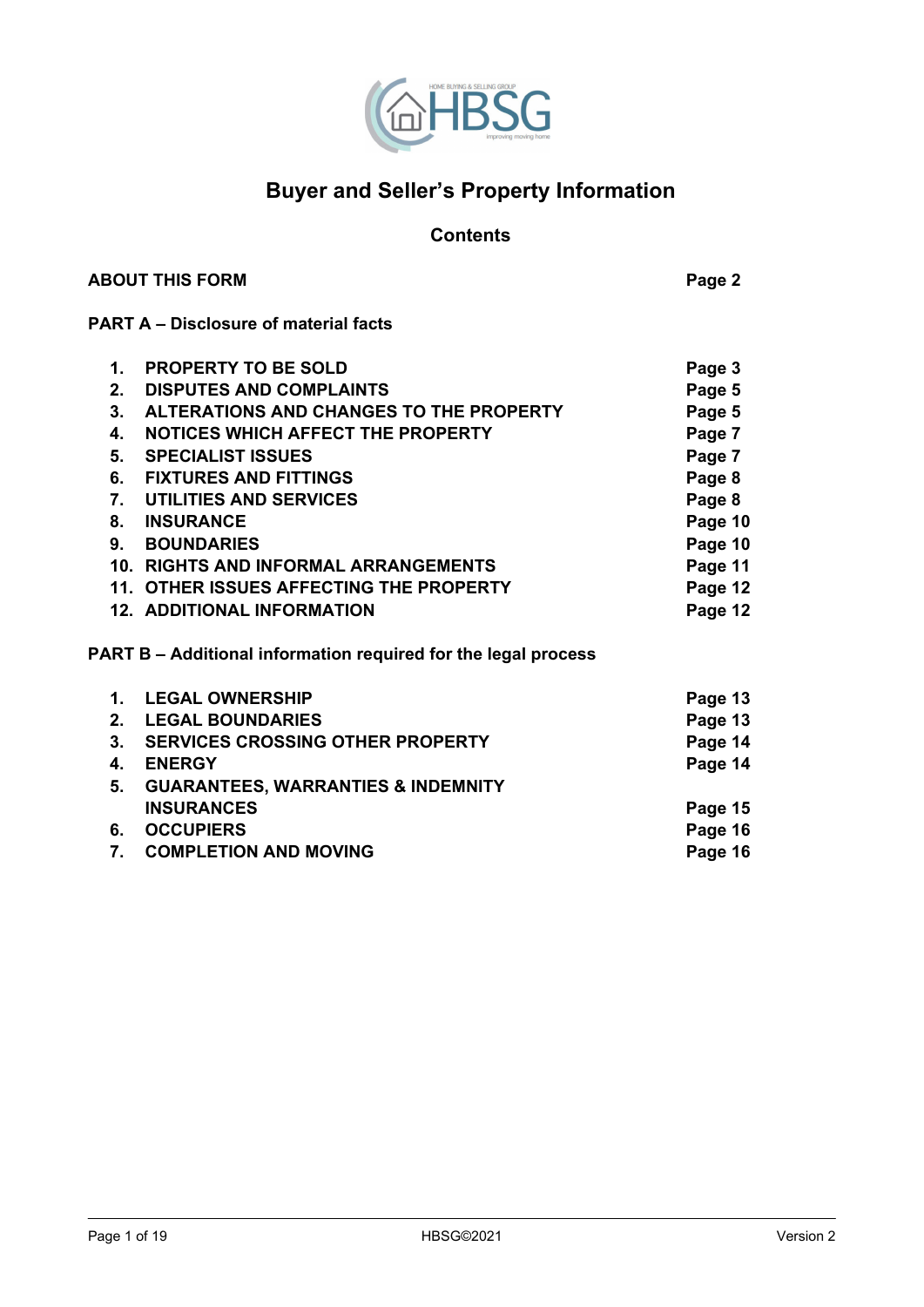

# **Buyer and Seller's Property Information**

## **ABOUT THIS FORM**

The form will take a little time to complete but contains information which will speed up the legal process.

#### **PART A – Getting the property 'Market Ready' (Disclosure of material facts)**

Whether you are the legal owner of the property or representing them you should complete this form as though the questions are being answered by the legal owner and based, as far as possible, on their personal knowledge of the property.

The information you provide must be accurate. You must complete this form to comply with the Consumer Protection from Unfair Trading Regulations 2008 during the marketing of the property. Under these regulations it is a legal requirement to disclose anything that would materially affect the 'average person's' decision to buy the property.

#### **How will the information be used?**

To comply with the regulations, the information will be displayed by the person marketing the property for anyone to view, this might include their own website or via the property portals.

#### **PART B – Getting the property 'Sale Ready'**

You need to complete the information in Section A to market your home and both Part A and Part B will be used during the legal process. Anyone making an offer to buy or lend money on the property is entitled to see Part A and Part B.

#### **How will the information be used?**

Your property lawyer and your buyer's property lawyer and valuer will use this information as part of the legal process for selling your home and it will form part of the contract for sale.

You must answer all questions or it will delay the legal process. You must not leave out information which could affect a buyer's decision to proceed.

If any of the information changes before you complete the sale then you should let your estate agent and your property lawyer know about the changes, in writing, as soon as possible.

If the property is leasehold, commonhold or a managed freehold, additional information forms will need to be completed by you and the person who manages the shared amenities. Your property lawyer will deal with this, but you can help by asking the property manager for details of their costs to provide the information and who your lawyer should contact to get the information.

**Whilst you do not need a property lawyer to help you complete the form, instructing your property lawyer now will mean they can help you collate the information, review the answers which you have provided and may help you answer questions you aren't sure about. This can significantly speed up the legal process.**

**Make sure you give all of the documents which you have referred to in your answers to your property lawyer. As a reminder, where additional documents are required, the text is highlighted like this.**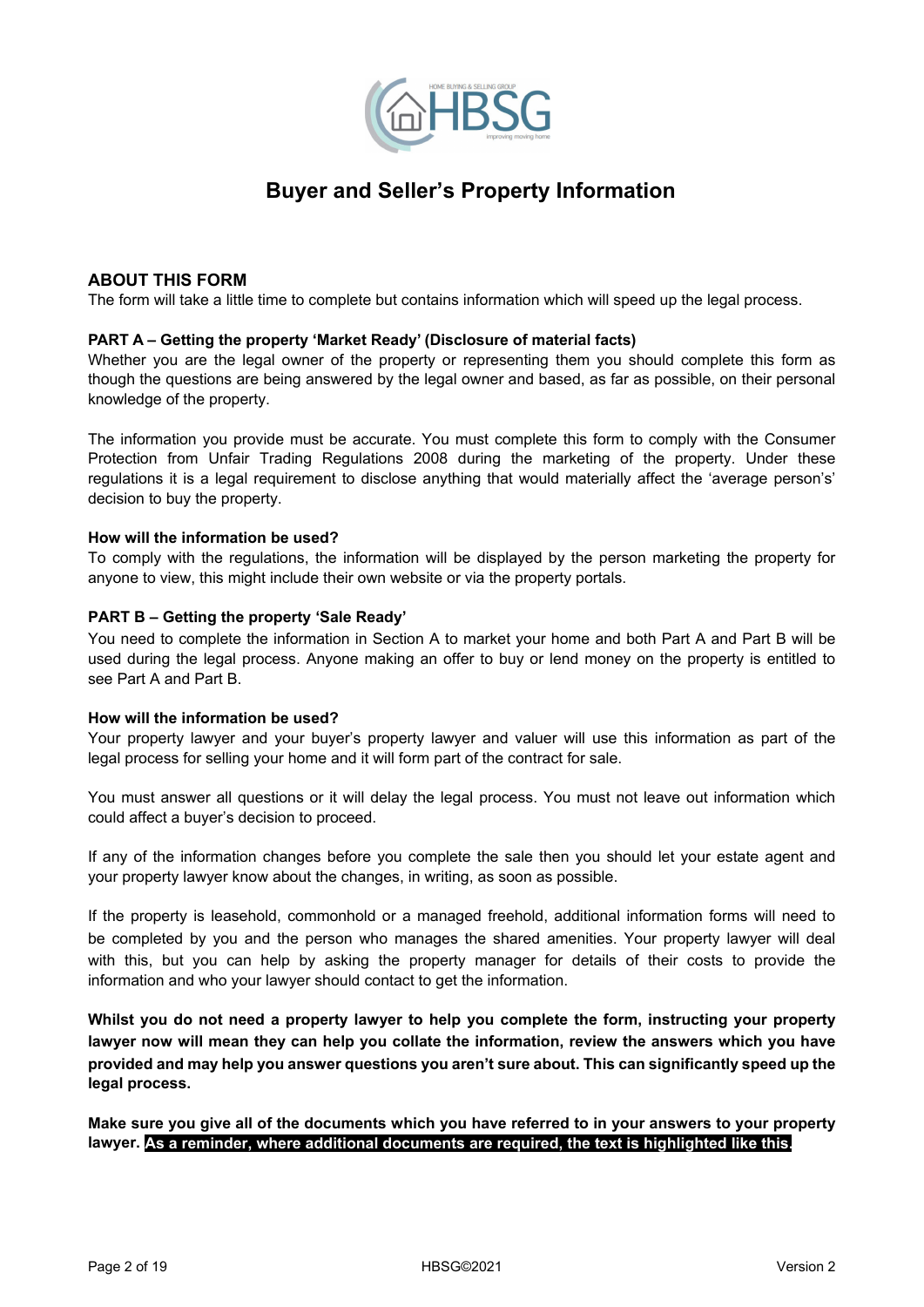The information contained in this form is intended to help you decide whether the property is suitable for you. However, if there is a particular reason you are buying the property (e.g. to let it, extend it, run a business from it, etc) you should double check with your property lawyer and surveyor whether there is anything which might affect that.

The information given by the seller is based on their own knowledge and opinion. You should assume that the seller is not a legal expert, surveyor or building maintenance expert and that any information is given as a home owner, or their representative, and can only be relied upon to that extent.

**You should verify any answers which are important to you with your property lawyer or surveyor or ask for quotes from the appropriate trade experts, e.g. builder, plumber, electrician, damp and timber expert, etc.**

# **PART A – Disclosure of material facts at the point of marketing**

## **1. PROPERTY TO BE SOLD**

Throughout this form this property may be referred to as 'the property', 'this property' or 'your property'.

### 1.1 Property Address

| Address 1 |          |
|-----------|----------|
| Address 2 |          |
| Town      |          |
| County    | Postcode |

### 1.2 Potential delays

| Are you aware of any factors which might delay or complicate the sale? E.g.<br>matrimonial split, pending application for grant of probate, absent seller or<br>unregistered title | Yes | No |
|------------------------------------------------------------------------------------------------------------------------------------------------------------------------------------|-----|----|
| If 'Yes', provide details and likely timescale for delay (if known)                                                                                                                |     |    |

### 1.3 What type of ownership is the property

| reehold*<br>ener.<br>Ma<br>ັ | 10IC | 'ommonholo | ገther |
|------------------------------|------|------------|-------|
|------------------------------|------|------------|-------|

\*A Managed Freehold is any freehold where there are shared amenities, the maintenance of which you pay for through an estate rentcharge, service charge, informal or formal contribution.

### 1.4 If the property is leasehold please complete the following:

| Number of years<br>remaining on the lease                                                                                                                                                                                                             | <b>Current Ground Rent</b> |  | £ |  |
|-------------------------------------------------------------------------------------------------------------------------------------------------------------------------------------------------------------------------------------------------------|----------------------------|--|---|--|
| Does the rent increase?                                                                                                                                                                                                                               | Yes<br>No                  |  |   |  |
| If 'Yes', please provide full details of the rent increase e.g. how often and by how much and when the next<br>increase is due. (If you do not have a copy of your lease to hand you can obtain a copy from HM Land<br>Registry here for a small fee) |                            |  |   |  |

*Thinking of buying this property? Advice about buying a leasehold property is available [here](https://www.gov.uk/government/publications/how-to-lease)*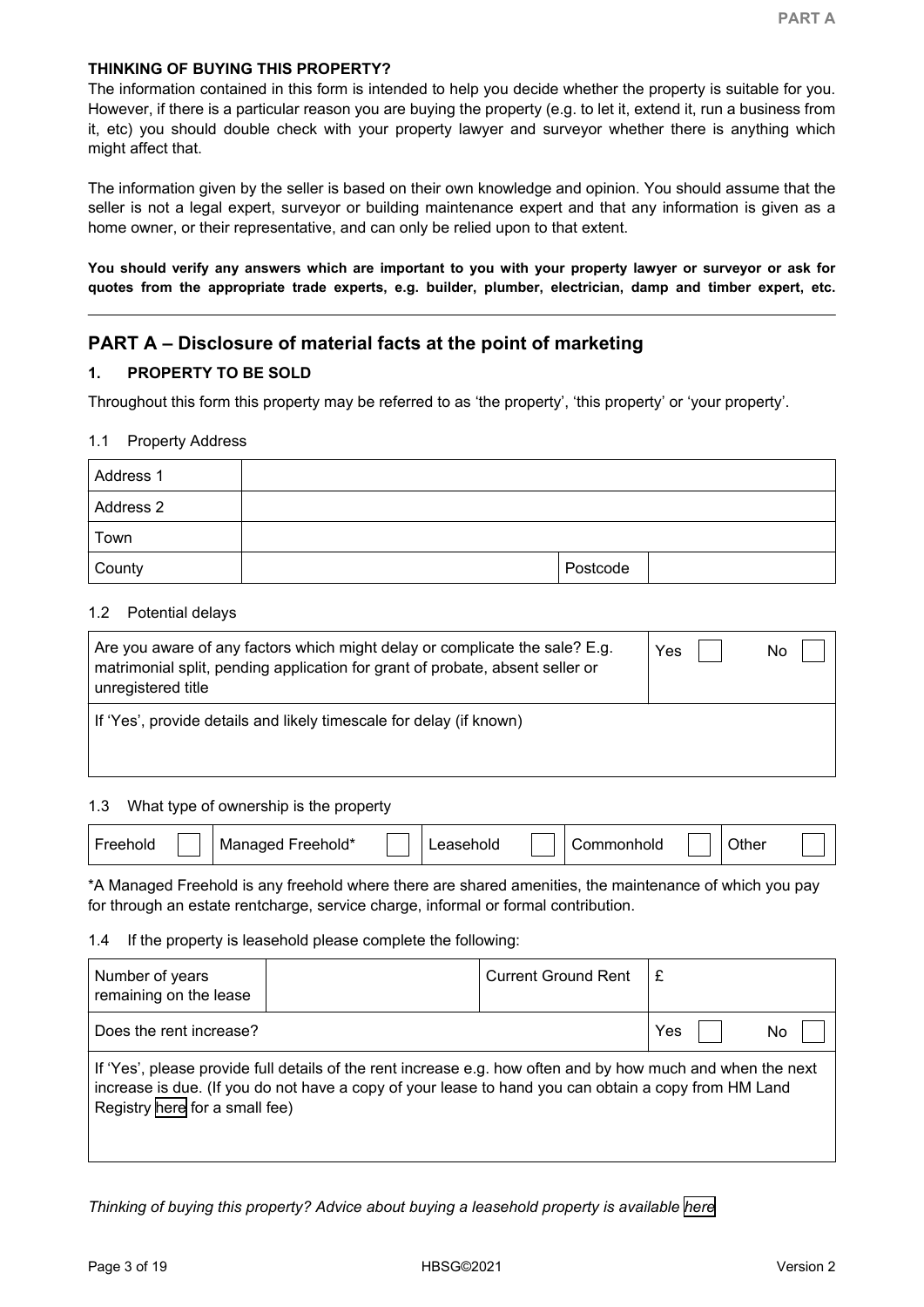# 1.5 If leasehold, a managed freehold or commonhold please provide the following:

| 1.5.1 | Amount of current annual service charge/estate rentcharge/maintenance $f$<br>contribution                                                   |
|-------|---------------------------------------------------------------------------------------------------------------------------------------------|
| 1.5.2 | Have you received notice of any large expense in addition to the annual $\gamma_{\text{es}}$<br>No<br>payment in 1.5.1?                     |
|       | If yes, please provide details and confirm whether there is a reserve fund or sinking fund which will cover the<br>cost of the works.       |
| 1.5.3 | Additional fees payable on sale or letting                                                                                                  |
| 1.5.4 | The name of the freeholder or rentcharge owner                                                                                              |
| 1.5.5 | The name of the managing agent                                                                                                              |
| 1.5.6 | Is the owner of the Property required to become a director in a<br>Yes<br>No<br>management company for the maintenance of shared amenities? |

# 1.6 What parking arrangements are there?

| Garage           | Allocated parking space | Driveway              |  |
|------------------|-------------------------|-----------------------|--|
| On street        | Resident permit         | Metered parking       |  |
| Communal parking | None                    | Other (Please state): |  |

# 1.7 Listing and Conservation

| 1.7.1 | Is your property a listed building?                                                                                                                                 | Yes | No  |
|-------|---------------------------------------------------------------------------------------------------------------------------------------------------------------------|-----|-----|
|       | If 'Yes', please provide details of the listing and any relevant documents                                                                                          |     |     |
|       |                                                                                                                                                                     |     |     |
| 1.7.2 | Is your property in a designated conservation area?                                                                                                                 | Yes | No. |
| 1.7.3 | To your knowledge, does a tree preservation order apply to<br>any trees on the property?                                                                            | Yes | No  |
| 1.7.4 | If 'Yes', if work has been carried out to any trees which are<br>protected by the order, were the relevant consents obtained?<br>Provide any relevant documentation | Yes | No  |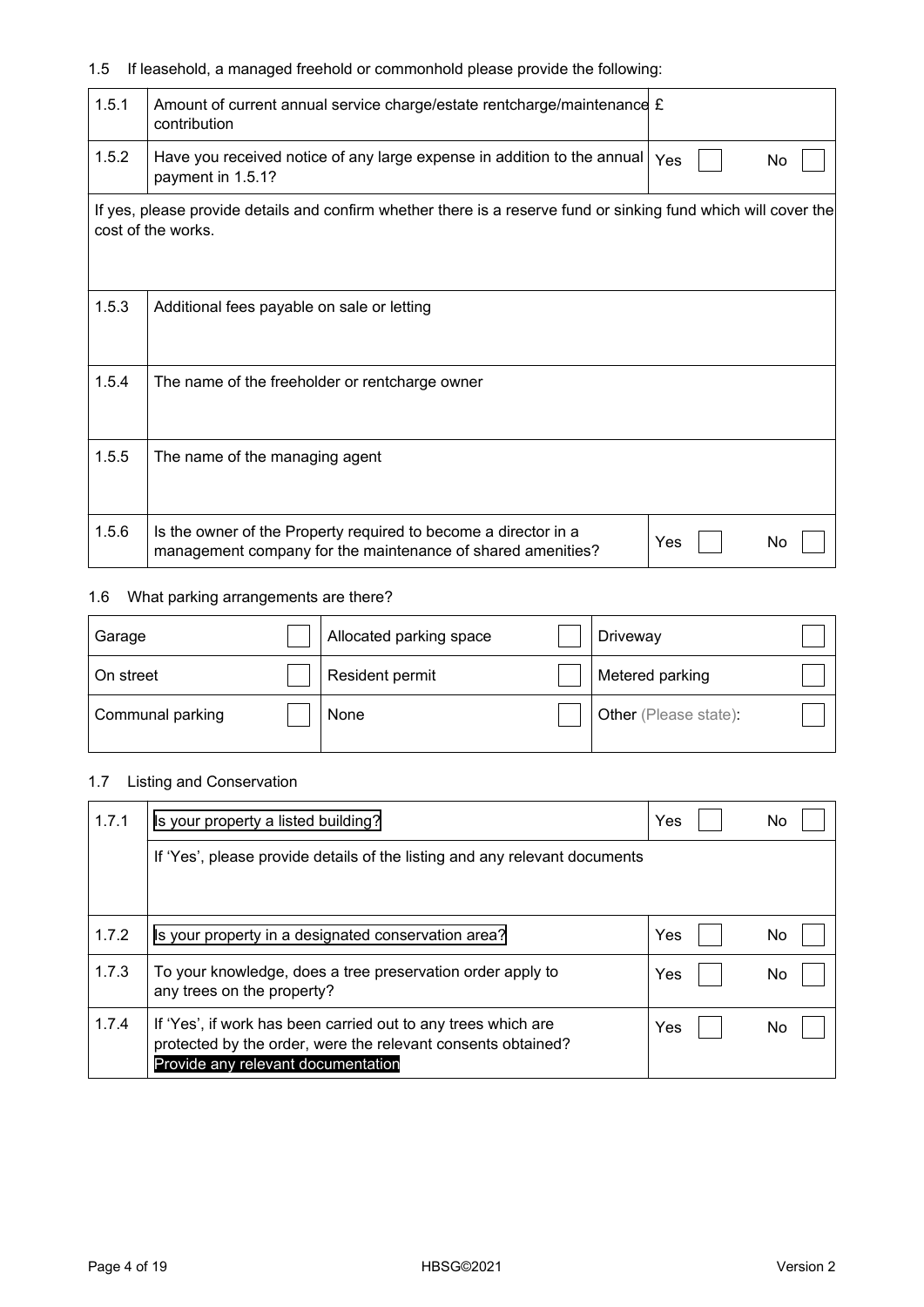# 1.8 Type of Construction and Energy Efficiency

| 1.8.1 | Is the property built in a standard form of construction? E.g.<br>brick and/or block with timber-supported roof comprising a<br>tile, slate or thatch cover? |             | Yes                                               | No. |
|-------|--------------------------------------------------------------------------------------------------------------------------------------------------------------|-------------|---------------------------------------------------|-----|
|       | If 'No', please provide details                                                                                                                              |             |                                                   |     |
| 1.8.2 | Does the property have potentially flammable external wall<br>system - including cladding and balconies etc?<br>*External Wall System Fire Review            | hand)<br>No | Yes (*EWS form attached)<br>Yes (No assessment to |     |
| 1.8.3 | What is the energy efficiency rating of the property according<br>to the latest Energy Performance Certificate (EPC)?                                        | A<br>D<br>G | B<br>Exempt property                              | F   |

You can retrieve a copy of the EPC [here](https://find-energy-certificate.digital.communities.gov.uk/) and check whether the property is an exempt type of property [here](https://www.gov.uk/buy-sell-your-home/energy-performance-certificates)

| 1.9   | Which Council Tax band does this property fall within?                                                                                                              | Band<br>A<br>D<br>G |     | В<br>E<br>н | С<br>F |
|-------|---------------------------------------------------------------------------------------------------------------------------------------------------------------------|---------------------|-----|-------------|--------|
| 1.9.1 | Have you altered the property in any way to the extent that it might<br>change the Council Tax band e.g. added a bedroom or substantially<br>extended the property? |                     | Yes |             | No     |
|       | If 'Yes', please give details                                                                                                                                       |                     |     |             |        |

## **2. DISPUTES AND COMPLAINTS**

| 2.1 | Have any disputes or complaints occurred, or any actions taken place<br>which might lead to a dispute, regarding this property, a property<br>nearby, or their use? | Yes | No |
|-----|---------------------------------------------------------------------------------------------------------------------------------------------------------------------|-----|----|
|     | If 'Yes' please provide details                                                                                                                                     |     |    |

## **3. ALTERATIONS AND CHANGES TO THE PROPERTY**

| 3.1 | Has there been any structural alterations, extensions, significant<br>repairs or renewals to the property? (e.g. extensions, loft or garage<br>conversion, removal of internal walls or chimneys or change of use) | Yes<br>No |
|-----|--------------------------------------------------------------------------------------------------------------------------------------------------------------------------------------------------------------------|-----------|
|     | If 'Yes', for each change, outline the nature of the work and confirm the year the change was<br>completed                                                                                                         |           |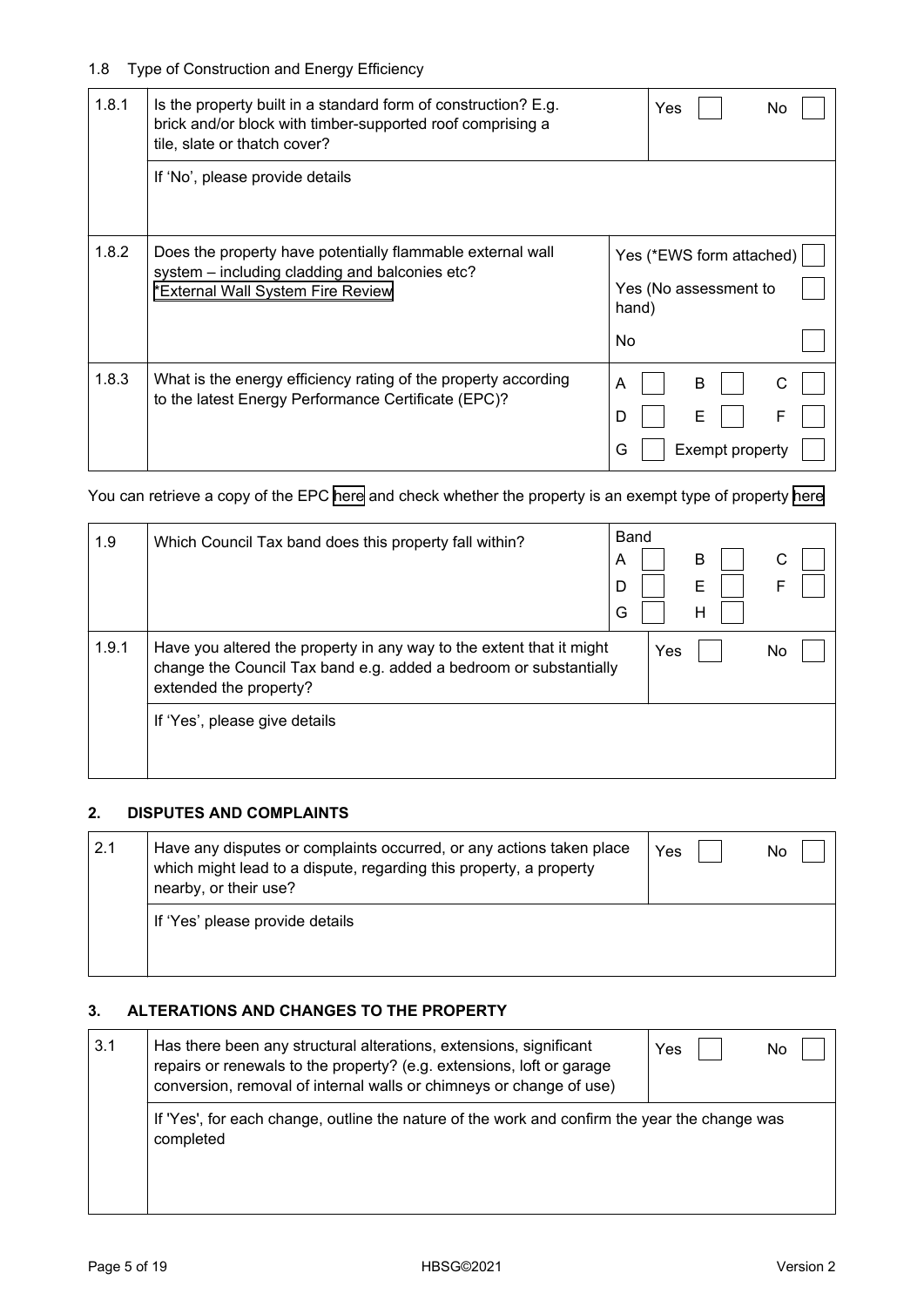| 3.2   | Since 1 <sup>st</sup> April 2002 has replacement of any windows, roof windows,<br>roof lights, glazed doors taken place?                                                                       | Yes                 |  | No |  |  |
|-------|------------------------------------------------------------------------------------------------------------------------------------------------------------------------------------------------|---------------------|--|----|--|--|
|       | If 'Yes', for each installation, outline the nature of the work and confirm the year the installation was<br>completed. If you are not sure you may be able to find further details here       |                     |  |    |  |  |
| 3.3   | Has a conservatory been added?                                                                                                                                                                 | Yes                 |  | No |  |  |
|       | If 'Yes', confirm the year the installation was completed and whether any walls were removed and<br>whether an exterior quality door separates the conservatory from the main building         |                     |  |    |  |  |
| 3.4   | For each of the alterations and installation referred to in 3.1-3.3, please confirm in the<br>following sections what consents you obtained. Details of your responsibilities are set out here |                     |  |    |  |  |
| 3.4.1 | Was building regulation approval and a completion certificate obtained<br>or an equivalent Competent Person Scheme Certificate?                                                                | Yes<br>Not required |  | No |  |  |
| 3.4.2 | Was planning permission obtained?                                                                                                                                                              | Yes<br>Not required |  | No |  |  |
| 3.4.3 | Was listed building consent obtained?                                                                                                                                                          | Yes<br>Not required |  | No |  |  |
| 3.4.4 | Was any consent under a restriction in the deeds obtained? E.g. if your<br>deeds require consent from someone else to alter or extend the<br>property                                          | Yes<br>Not required |  | No |  |  |
| why   | If you answered 'No' or 'Not Required' to one or more of the questions in 3.4 please outline the reason(s)                                                                                     |                     |  |    |  |  |
|       | If you answered 'Yes' to one or more of the questions in 3.4 the relevant documents will be required by the<br>buyers. Please send copies of all documentation with this form.                 |                     |  |    |  |  |
| 3.5   | Are any of the works listed above unfinished?                                                                                                                                                  | Yes                 |  | No |  |  |
|       | If 'Yes', please provide details and explain why                                                                                                                                               |                     |  |    |  |  |
| 3.6   | Are you aware of any breaches of planning permission conditions or<br>building regulations consent conditions or work not having the<br>necessary consents?                                    | Yes                 |  | No |  |  |
|       | If 'Yes', please provide details                                                                                                                                                               |                     |  |    |  |  |
| 3.7   | Are you aware of any unresolved planning or building control issues?                                                                                                                           | Yes                 |  | No |  |  |
|       | If 'Yes', please provide details                                                                                                                                                               |                     |  |    |  |  |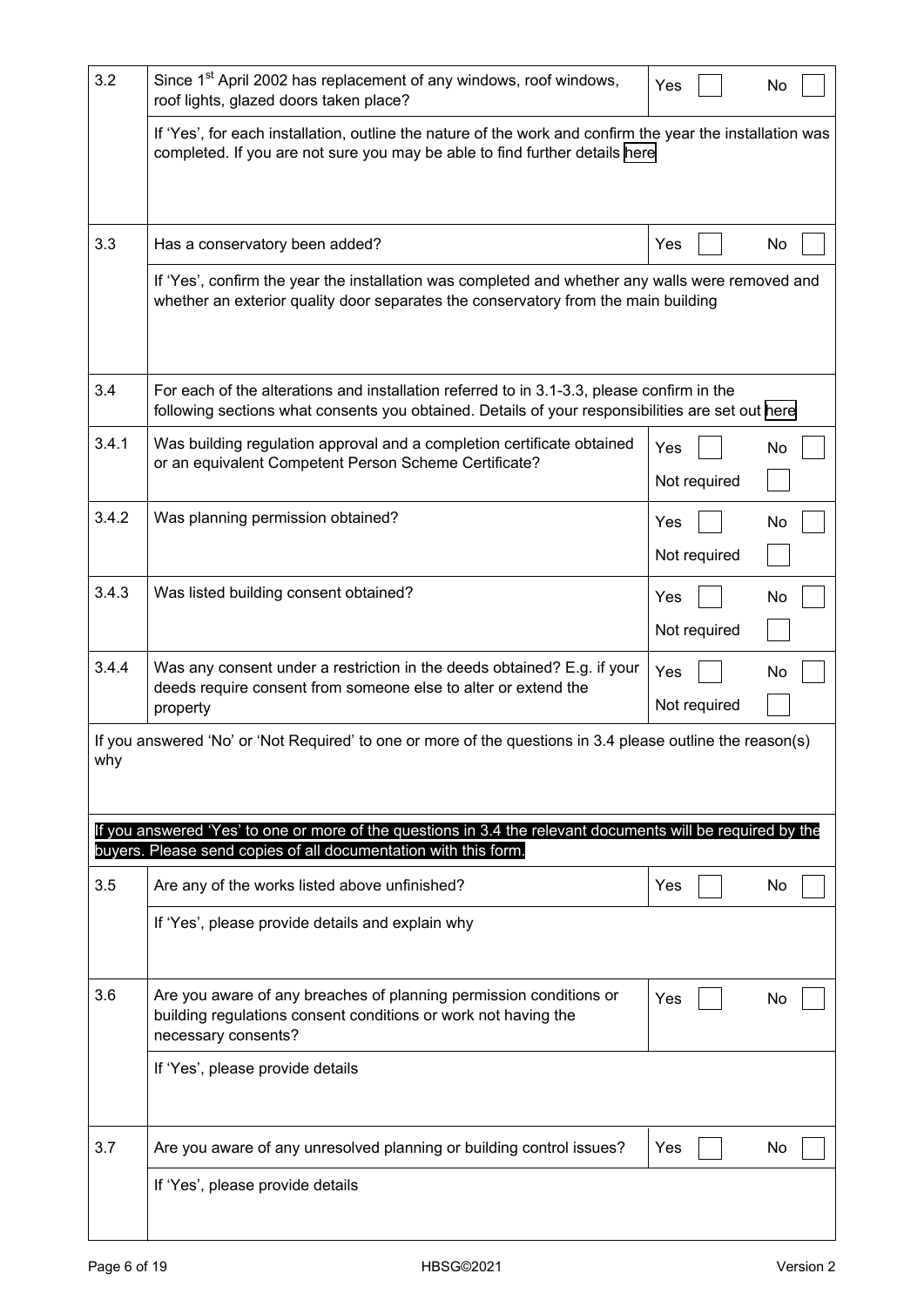| 3.8 | If you answered 'Yes' to question 3.6 or 3.7, confirm whether you will<br>pay for an insurance policy if the *Local Authority still have power to<br>enforce the breach. Your property lawyer can obtain a quote for you.<br>(If you already have a policy please give it to your property lawyer and<br>include details in Question 5.3 of Section B) | Yes | No. |
|-----|--------------------------------------------------------------------------------------------------------------------------------------------------------------------------------------------------------------------------------------------------------------------------------------------------------------------------------------------------------|-----|-----|
|     |                                                                                                                                                                                                                                                                                                                                                        |     |     |

[\*Note: It will be a term of the insurance policy that the Local Authority is not contacted so if you have contacted the Local Authority the option of indemnity insurance will not be available.]

## **4. NOTICES WHICH AFFECT THE PROPERTY**

Are you aware of, or have you received any of the following notices?

| <b>Notice</b> |                                                                                                                                                    |     |    |
|---------------|----------------------------------------------------------------------------------------------------------------------------------------------------|-----|----|
| 4.1           | The owner of a neighbouring property is proposing to develop<br>property or land nearby, make alterations to nearby buildings or<br>change the use | Yes | No |
| 4.2           | Any planning application that could affect the property, the<br>enjoyment of it or the views from it                                               | Yes | No |
| 4.3           | Notice informing you that maintenance, repairs or<br>improvements are required to your property                                                    | Yes | No |
| 4.4           | Listed building application                                                                                                                        | Yes | No |
| 4.5           | Infrastructure project, proposed or in progress (i.e. wind turbine,<br>railway, fracking, etc                                                      | Yes | No |
| 4.6           | Notice under the Party Wall Act 1996 in respect of any shared or<br>party boundaries                                                               | Yes | No |
| 4.7           | Any other type of notice                                                                                                                           | Yes | No |

#### You will need to provide details of any notices you are aware of to your property lawyer and estate agent.

### **5. SPECIALIST ISSUES**

| 5.1 | To your knowledge, has there been any preventative work for, or<br>treatment of dry rot, wet rot or damp carried out at the property? If<br>'Yes', please provide details below                                                | Yes | No |  |
|-----|--------------------------------------------------------------------------------------------------------------------------------------------------------------------------------------------------------------------------------|-----|----|--|
| 5.2 | To your knowledge, does any part of your property contain Asbestos? If<br>'Yes', please state whether there is a management plan in place and<br>supply a copy with this form                                                  | Yes | No |  |
| 5.3 | To your knowledge, is the property or neighbouring land, affected by<br>Japanese knotweed or other invasive species? If 'Yes', please state<br>whether there is a management plan in place and supply a copy with<br>this form | Yes | No |  |
| 5.4 | To your knowledge, has the property ever been subject to subsidence<br>or structural fault? If 'Yes', please provide details below                                                                                             | Yes | No |  |
| 5.5 | Have you been notified by a relevant authority or qualified expert of an<br>on-going health or safety issue with the property?                                                                                                 | Yes | No |  |
|     | Please add any comments or explanations to questions 5.1-5.5 in this box                                                                                                                                                       |     |    |  |
|     |                                                                                                                                                                                                                                |     |    |  |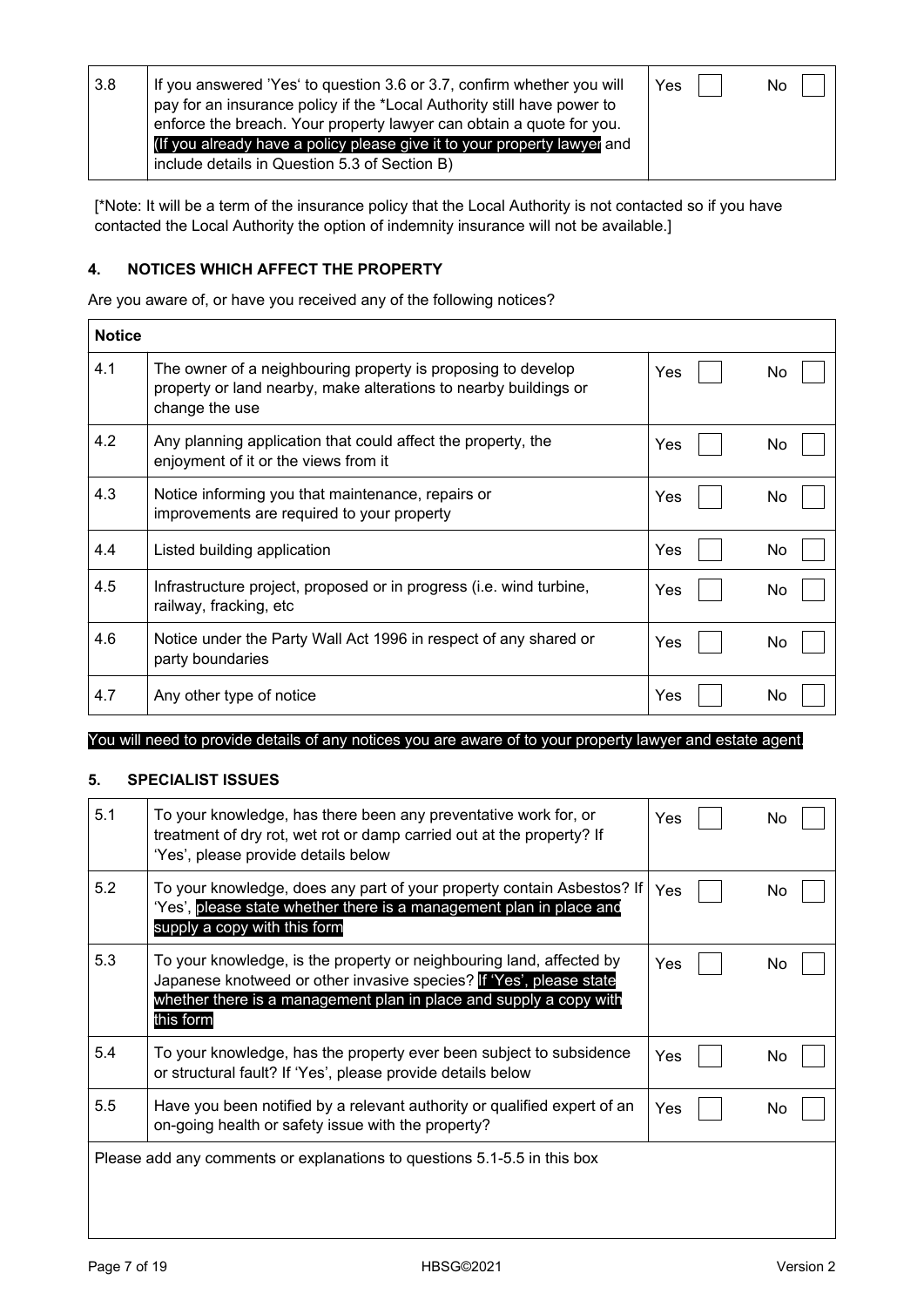## **6. FIXTURES AND FITTINGS**

| 6.1 | List any items, which would be considered a fixture or fitting, that you intend to take. E.g. carpets,<br>curtains, light fittings, fitted cupboards, etc |
|-----|-----------------------------------------------------------------------------------------------------------------------------------------------------------|
| 6.2 | What additional furniture or possessions are you very likely to include in the sale, irrespective of<br>sale price?                                       |

NOTE: This is so a buyer's offer can take into account whether you are taking something of value or leaving extra items. A full list will need to be completed after the sale is agreed.

## **7. UTILITIES or SERVICES**

Please indicate which services are connected to the property.

|                                            | Connected (yes, no or<br>date to be connected)                                                   | <b>Supplier (If known)</b> |
|--------------------------------------------|--------------------------------------------------------------------------------------------------|----------------------------|
| Electricity                                |                                                                                                  |                            |
| Gas                                        |                                                                                                  |                            |
| Liquid Petroleum Gas (LPG)                 |                                                                                                  |                            |
| Oil                                        |                                                                                                  |                            |
| Telephone                                  |                                                                                                  |                            |
| Cable TV or satellite                      |                                                                                                  |                            |
| <b>Broadband</b>                           |                                                                                                  |                            |
|                                            | Thinking of buying this property? Search online for broadband speed and mobile phone coverage.   |                            |
| Solar or photovoltaic panels               |                                                                                                  |                            |
| *Other                                     |                                                                                                  |                            |
|                                            | Ofgem when you complete the sale                                                                 |                            |
|                                            |                                                                                                  |                            |
| Mains water                                |                                                                                                  |                            |
| Mains foul drainage                        |                                                                                                  |                            |
| Mains surface water drainage<br>drainage.] | [NOTE: Check your water bill if you are not sure if you are connected for foul and surface water |                            |
|                                            | If the property is connected to mains drainage for foul and surface water skip to question 7.2   |                            |
| Sustainable Drainage System                |                                                                                                  |                            |
| Septic tank                                |                                                                                                  | Date replaced or upgraded: |
|                                            |                                                                                                  | Date last emptied:         |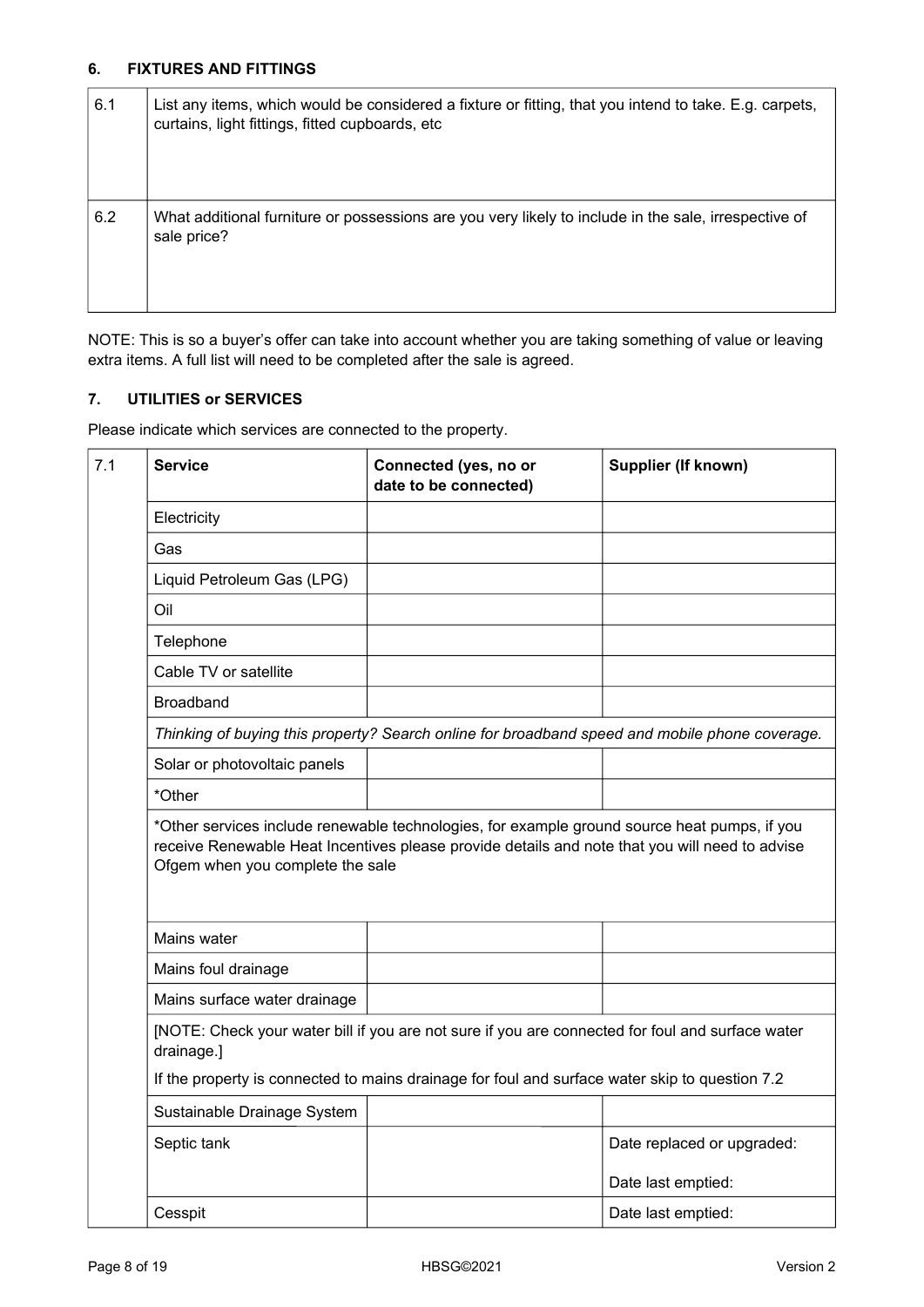|         | Sewerage treatment plant                                                                                                                    |                                                                                                                                                                                                                    | Date installed:<br>(If installed after Jan 1991 supply<br>the Building Regulations approval<br>or equivalent)<br>Date last serviced: |
|---------|---------------------------------------------------------------------------------------------------------------------------------------------|--------------------------------------------------------------------------------------------------------------------------------------------------------------------------------------------------------------------|--------------------------------------------------------------------------------------------------------------------------------------|
| 7.1.1   | Do other properties connect to<br>the septic tank, cesspit or<br>sewerage treatment plant?                                                  | Yes<br>(please provide details of the<br>properties sharing the system<br>and explain how maintenance of<br>the system is arranged and<br>paid for)                                                                | No                                                                                                                                   |
| 7.1.2   | Is any part of the septic tank,<br>cesspit or sewerage treatment<br>plant located on someone<br>else's land?                                | Yes<br>(supply a plan showing the<br>location of the system and how<br>access is obtained)                                                                                                                         | No                                                                                                                                   |
| 7.1.3   | Is the septic tank, cesspit or<br>sewerage treatment plant<br>registered with the<br><b>Environment Agency or</b><br>exempted?              | Yes<br>(supply the appropriate permit<br>to discharge or exemption<br>certificate)                                                                                                                                 | No                                                                                                                                   |
| 7.1.4   | Does the septic tank, cesspit<br>or sewerage treatment plant<br>drain into a waterway (lake,<br>river, stream etc)                          | Yes                                                                                                                                                                                                                | No<br>the effluent is discharged<br>through a soakaway system.                                                                       |
| 7.1.4.1 | If Yes, does it comply with the<br><b>General Binding Rules for</b><br>discharge into a waterway.<br>[NOTE: you can see the rules<br>here.] | Yes                                                                                                                                                                                                                | No<br>it does not comply with the<br>rules for discharge into a<br>waterway.                                                         |
| 7.2     |                                                                                                                                             | Do you have any licences, maintenance agreements, contracts or service agreements in relation<br>to 7.1 above? Please give details here and pass the originals to your property lawyer.                            |                                                                                                                                      |
| 7.3     | tariffs and a copy of your fuel bills                                                                                                       | Is this property subject to a Green Deal loan or other financed home<br>improvement scheme? If 'Yes', please provide details below including<br>any outstanding payments for the renewable devices and any feed-in | Yes<br>No                                                                                                                            |
| 7.4     | Is there full/partial central heating in your property?                                                                                     |                                                                                                                                                                                                                    | Yes<br>No<br>(Skip to Q 8)                                                                                                           |
|         |                                                                                                                                             | If 'Yes', please provide details of the type of fuel which the system and boiler runs on.                                                                                                                          |                                                                                                                                      |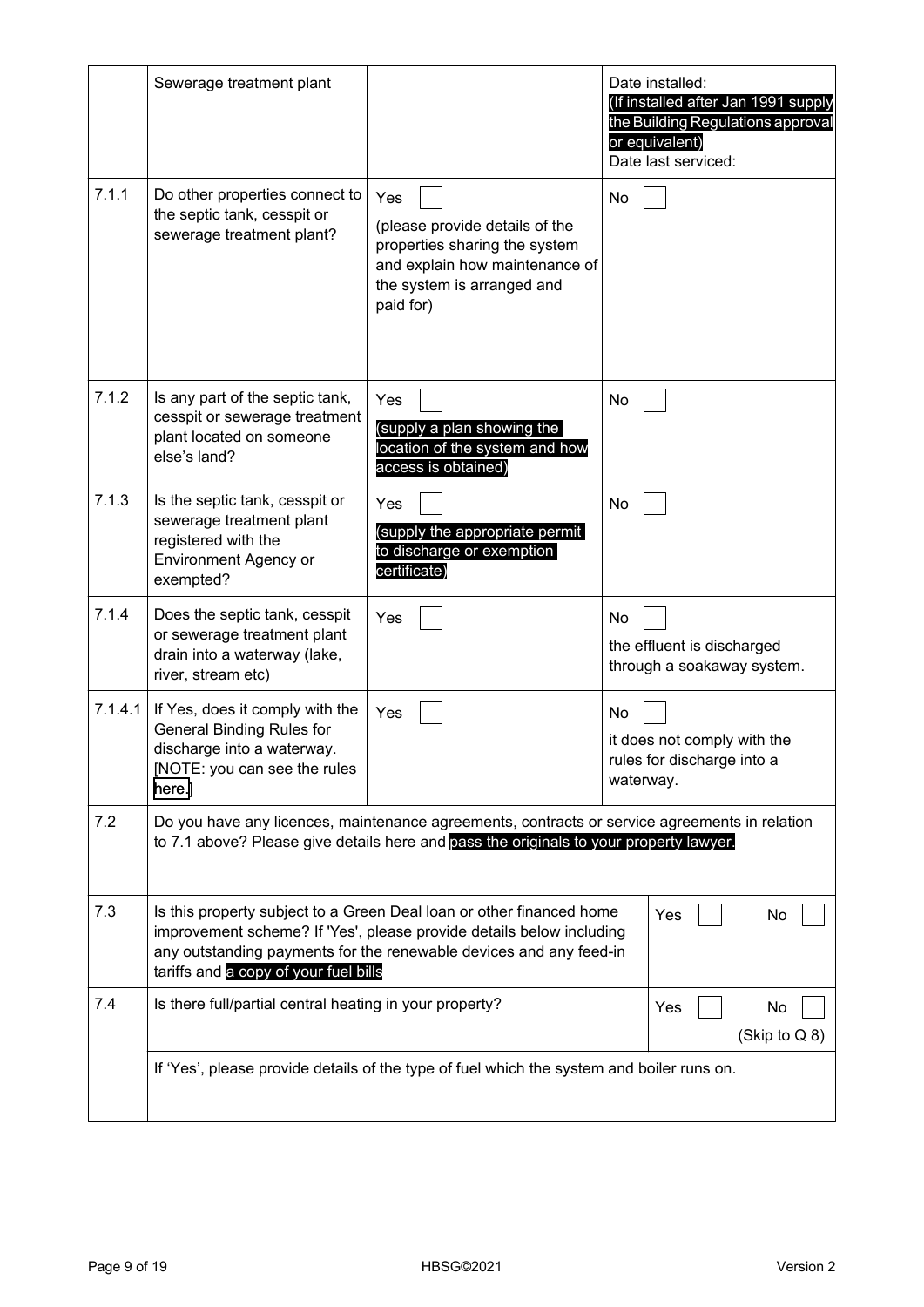| 7.4.1 | When was the heating system and boiler installed?<br>If a gas boiler was installed after 1st April 2005 or a solid fuel or oil<br>boiler was installed after 1 October 2010 supply a copy of the<br>installation completion certificate from a competent person qualified<br>under the relevant self-certification scheme e.g. HETAS etc | Month: | Year: |
|-------|------------------------------------------------------------------------------------------------------------------------------------------------------------------------------------------------------------------------------------------------------------------------------------------------------------------------------------------|--------|-------|
| 7.4.2 | When was the heating system and boiler last serviced or maintained?<br>Please provide a copy of the service or maintenance works report                                                                                                                                                                                                  | Month: | Year: |
| 7.4.3 | Is the heating system in good working order to your satisfaction?                                                                                                                                                                                                                                                                        | Yes    | No.   |
|       | If No, provide details:                                                                                                                                                                                                                                                                                                                  |        |       |

## **8. INSURANCE**

| 8.1 | Do you insure the property?<br>If 'Yes':-                                                                                                                                                                                          | Yes | No |  |
|-----|------------------------------------------------------------------------------------------------------------------------------------------------------------------------------------------------------------------------------------|-----|----|--|
| 8.2 | Have you had any difficulty obtaining competitively priced building<br>insurance due to the structure or location of the property or had<br>insurance refused (e.g. high premiums, excess over £1,500, special<br>conditions etc)? | Yes | No |  |
|     | If 'Yes', provide details:-                                                                                                                                                                                                        |     |    |  |
| 8.3 | Have you ever made a claim against your building insurance in relation<br>to the property?                                                                                                                                         | Yes | No |  |
|     | If 'Yes', provide details:-                                                                                                                                                                                                        |     |    |  |

### **9. BOUNDARIES**

You will need to check your title to answer these questions. If you do not have a copy, for a small fee to HM Land Registry, you can download both the title register and the title plan of the property [here.](https://eservices.landregistry.gov.uk/eservices/FindAProperty/view/QuickEnquiryInit.do)

| 9.1 | Is any part of the property outside the seller's legal ownership?                                                                          | Yes | No. |
|-----|--------------------------------------------------------------------------------------------------------------------------------------------|-----|-----|
|     | If 'Yes', please provide details. E.g. parking, garden, outbuilding, accessway, etc                                                        |     |     |
| 9.2 | Is any part of the property on a separate site or separate title deed<br>e.g. garden, outbuilding, parking, garage?                        | Yes | No. |
|     | If 'Yes', please provide details                                                                                                           |     |     |
| 9.3 | Do the boundaries differ from those shown on the title plan? (If you<br>do not have a copy of the plan you can download it here)           | Yes | No  |
|     | If 'Yes' please provide details of how they differ and why they changed and provide a plan showing<br>where you believe the boundaries are |     |     |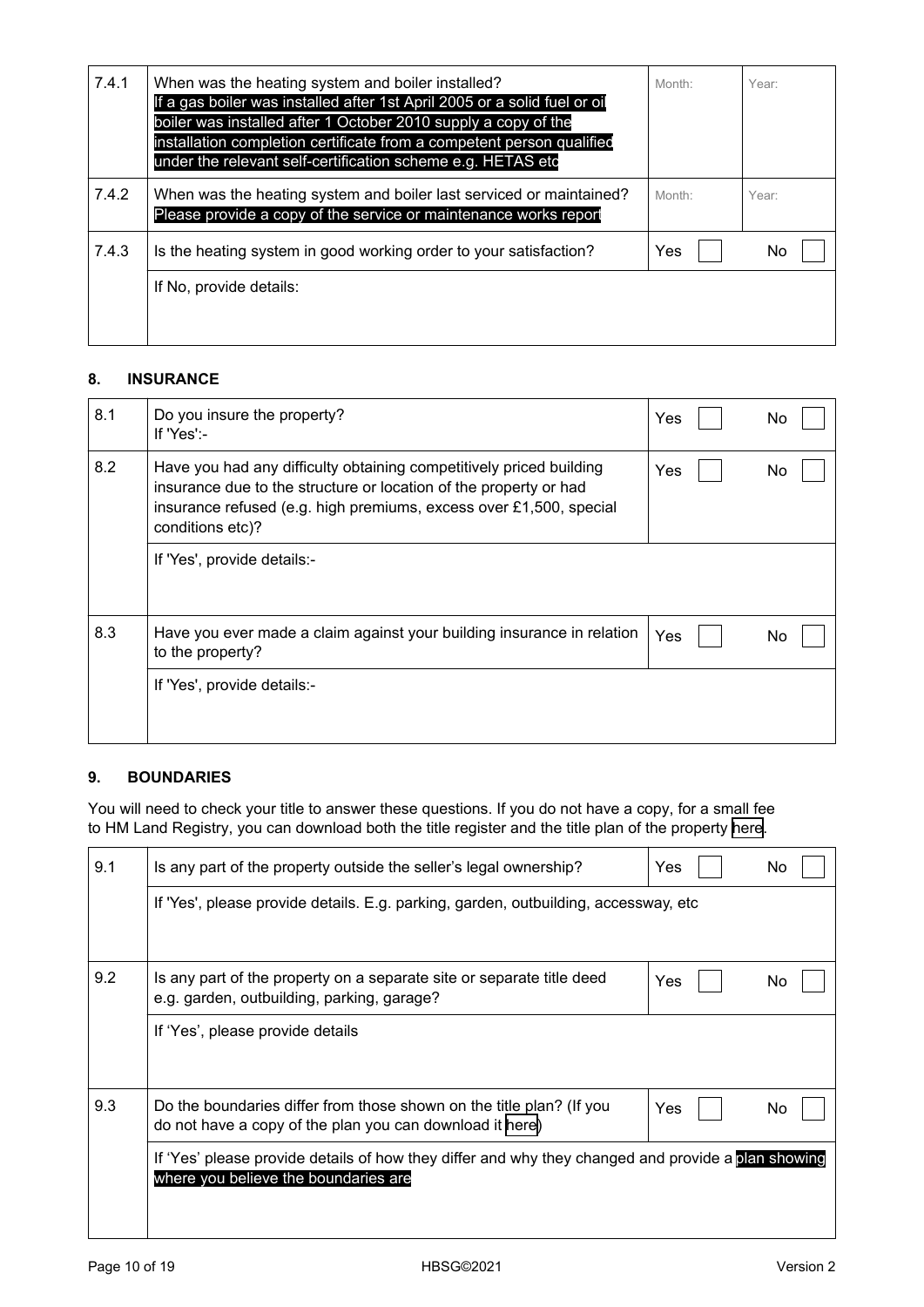| 9.4 | Is there a current proposal with anyone to alter the boundaries of<br>your property? | Yes | No |
|-----|--------------------------------------------------------------------------------------|-----|----|
|     | If 'Yes', please provide details                                                     |     |    |

#### **10. RIGHTS AND INFORMAL ARRANGEMENTS**

| 10.1   | Other than referred to in Question 1.5 (which deals with service<br>charges and estate rentcharges), do you have to contribute towards<br>the shared cost of a jointly-used service such as a shared driveway,<br>road, parking area, garden or drain?           | Yes | No |
|--------|------------------------------------------------------------------------------------------------------------------------------------------------------------------------------------------------------------------------------------------------------------------|-----|----|
|        | If 'Yes', please give details including who collects payments and organises the work, the amount of<br>the payments in the last year and whether they are regular payments or only when maintenance<br>work is required                                          |     |    |
| 10.2   | Do any rights and arrangements exist over neighbouring land from<br>which the property benefits? (e.g. taking wheelie bins along an<br>accessway through a neighbour's back garden, parking, access to<br>maintain the boundaries from the neighbour's side etc) | Yes | No |
|        | If 'Yes' please give details and provide a plan showing the route of the access, parking etc                                                                                                                                                                     |     |    |
| 10.3   | Has anyone tried to stop you using an access way to the property or<br>asked you to pay to use the access?                                                                                                                                                       | Yes | No |
|        | If 'Yes', please give details                                                                                                                                                                                                                                    |     |    |
| 10.4   | Do you know if any of the following rights or arrangements affect the property?                                                                                                                                                                                  |     |    |
| 10.4.1 | A public right of way through and/or across your property, buildings or<br>land (if 'Yes', please mark the route on a plan of the property)                                                                                                                      | Yes | No |
| 10.4.2 | Rights of light or support for other properties                                                                                                                                                                                                                  | Yes | No |
| 10.4.3 | Rights created through custom or use (e.g. rights to graze on other<br>land or forage, rights of the lord of the manor or others to take things<br>from your property etc)                                                                                       | Yes | No |
| 10.4.4 | Mines and minerals under the property                                                                                                                                                                                                                            | Yes | No |
| 10.4.5 | Liability to contribute to the maintenance of a church chancel                                                                                                                                                                                                   | Yes | No |
| 10.4.6 | Any other rights or arrangements affecting the property                                                                                                                                                                                                          | Yes | No |
|        | If 'Yes', please provide details                                                                                                                                                                                                                                 |     |    |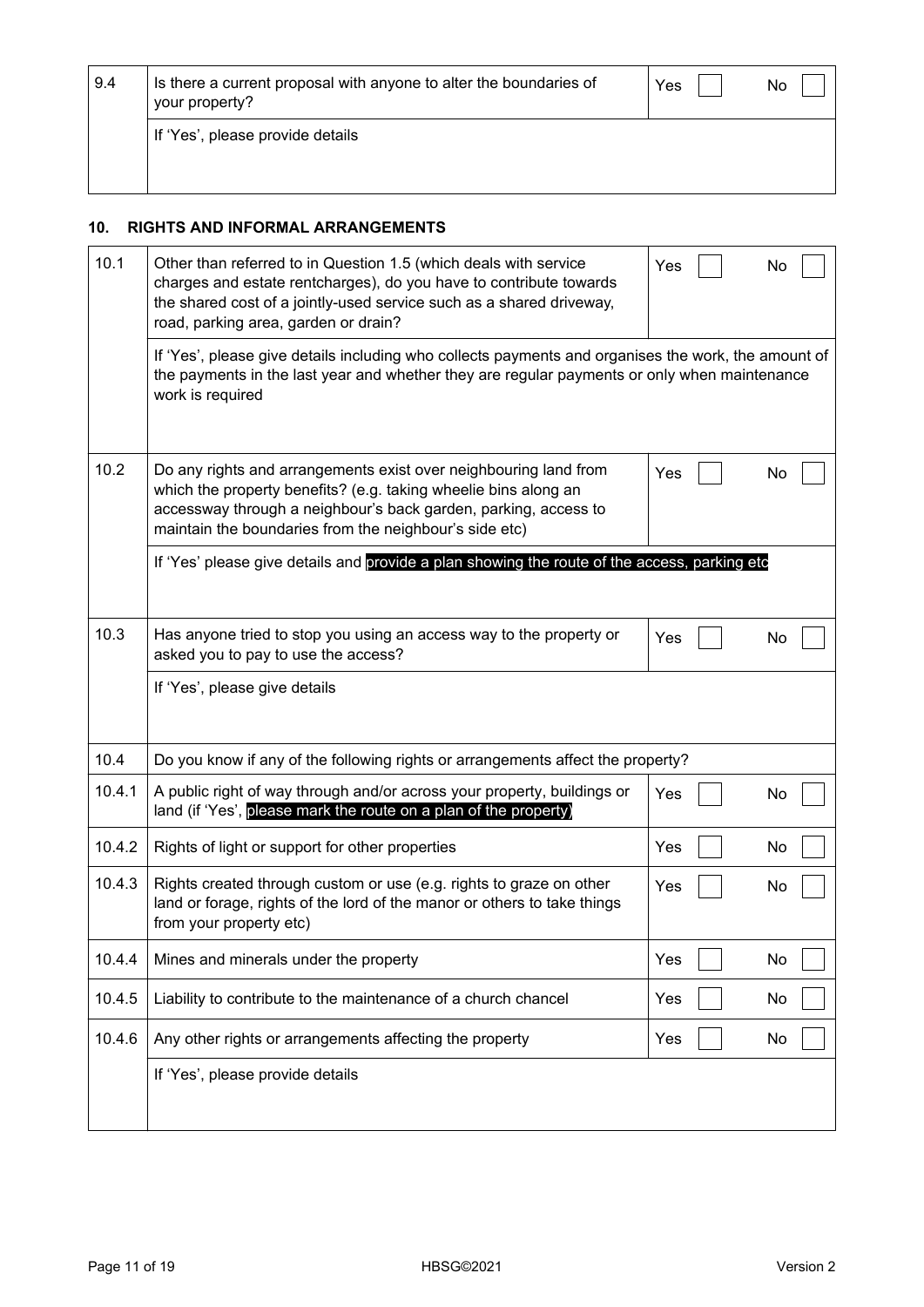## **11. OTHER ISSUES AFFECTING THE PROPERTY**

| 11.1 | To your knowledge, has there been any environmental issues that<br>affect the property or garden (for example, these could include<br>flooding, radon gas, mining, sink holes, quarrying or fracking)? If<br>'Yes', please provide details below. For example the type of<br>flooding (e.g. coastal, river, surface water, sewer, etc), level of<br>radon, a copy of any radon report, location of fracking and whether<br>any action has been taken to prevent harm | Yes | No |
|------|----------------------------------------------------------------------------------------------------------------------------------------------------------------------------------------------------------------------------------------------------------------------------------------------------------------------------------------------------------------------------------------------------------------------------------------------------------------------|-----|----|
| 11.2 | To your knowledge, has anyone occupying the property been<br>disturbed by excessive noise which is likely to reoccur at the<br>property? If 'Yes', please provide details below                                                                                                                                                                                                                                                                                      | Yes | No |
| 11.3 | To your knowledge, has the property been subject to any crime,<br>burglary or violent death? If 'Yes', please provide details below                                                                                                                                                                                                                                                                                                                                  | Yes | No |
| 11.4 | To your knowledge, has the property been occupied by someone who<br>has been cautioned or convicted of a serious crime? If 'Yes', please<br>provide details below                                                                                                                                                                                                                                                                                                    | Yes | No |
| 11.5 | Have there been any failed purchase transactions on the property<br>within the last 12 months? If 'Yes', please provide details below                                                                                                                                                                                                                                                                                                                                | Yes | No |
|      | Please add any comments to questions 11.1-11.5 in this box and provide any relevant documentation e.g.<br>flood risk report, radon report and confirmation of any remedial measures on construction to reduce risk etc                                                                                                                                                                                                                                               |     |    |

# **12. ADDITIONAL INFORMATION**

| 12.1 | Are you aware of any restrictions on the use or alteration of the<br>property which have not been complied with?                                                                         | Yes | No |  |  |  |
|------|------------------------------------------------------------------------------------------------------------------------------------------------------------------------------------------|-----|----|--|--|--|
|      | If 'Yes', please provide details.                                                                                                                                                        |     |    |  |  |  |
| 12.2 | Are you aware of any other material issue or information which<br>relates to the property or has anything occurred which may<br>affect the average person's decision to proceed?         | Yes | Nο |  |  |  |
|      | If so, please describe this issue and any action that has been taken, if applicable.<br>(This disclosure is required under the Consumer Protection from Unfair Trading Regulations 2008) |     |    |  |  |  |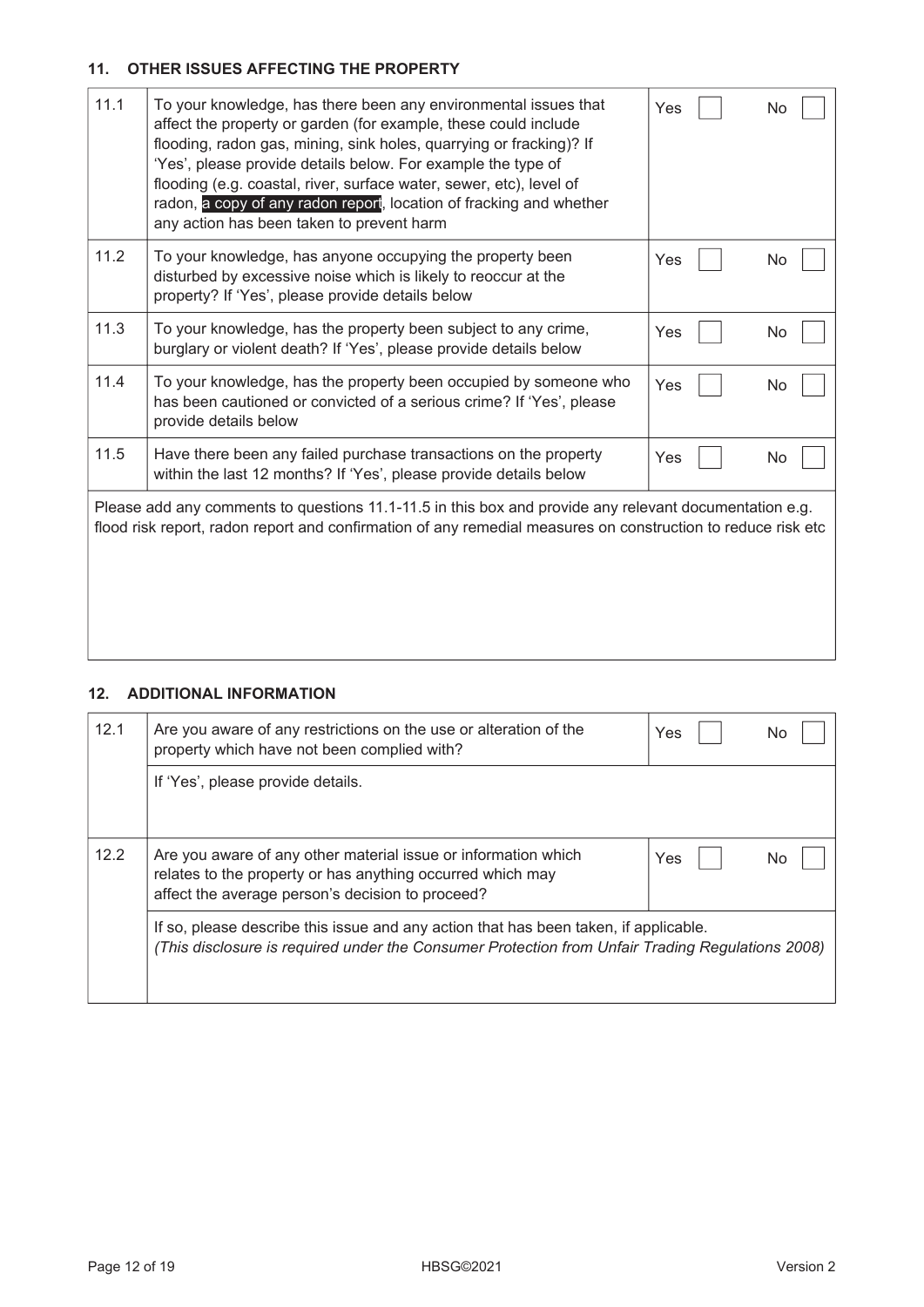## Consumer Protection Regulations - Declaration

By signing Part A of the form I/we confirm the answers to be truthful and accurate and to the best of my/our knowledge. The questions have been designed to assist with the disclosure of material information and any misleading or incorrect answers are likely to be exposed later in the legal process which may hinder my/our sale.

I/we will provide my property lawyer with the additional documentation in support of the information supplied on this form.

If there are any changes which alter the information provided, I/we will immediately notify the person marketing the property as well as my/our property lawyer.

| <b>Print Name</b> | <b>Print Name</b> |
|-------------------|-------------------|
|                   |                   |
|                   |                   |
| Signed            | Signed            |
|                   |                   |
|                   |                   |
| Dated             | Dated             |
|                   |                   |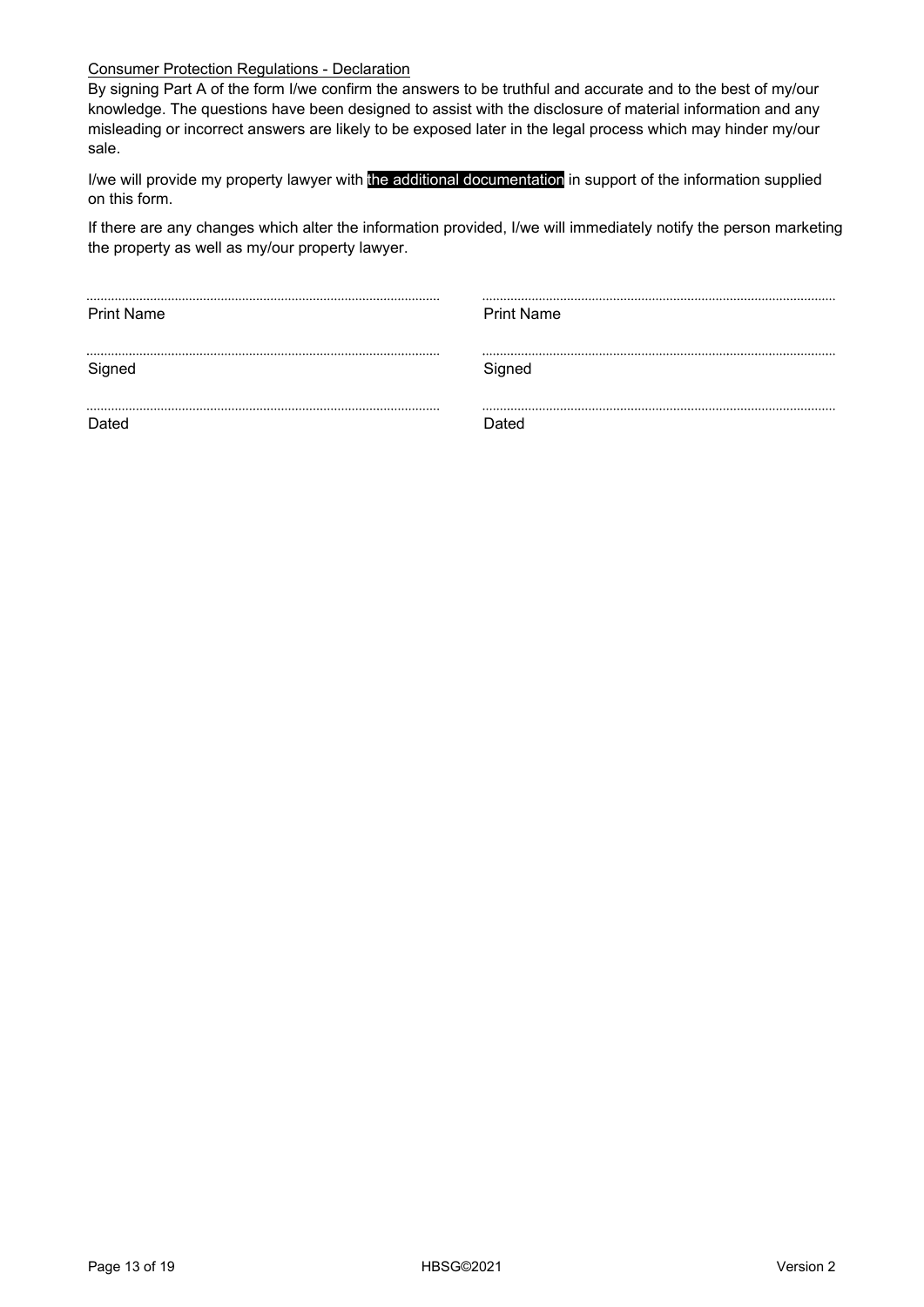

# **Buyer and Seller's Property Information**

# **Property Address:**

| Address 1 |          |  |
|-----------|----------|--|
| Address 2 |          |  |
| Town      |          |  |
| County    | Postcode |  |

# **Part B: Additional information required for the legal process**

## **1. LEGAL OWNERSHIP**

## 1.1 Full name of all legal owner(s)

| First name | Middle name(s) | Surname |
|------------|----------------|---------|
|            |                |         |
|            |                |         |
|            |                |         |
|            |                |         |

### 1.2 Seller's property lawyer (if known)

| Name      |  |
|-----------|--|
| Address   |  |
|           |  |
| Email     |  |
| Reference |  |

#### 1.3 Capacity in which the Seller sells

| Legal Owner             | *Personal Representative for<br>a Deceased Owner | *Under Power of Attorney |  |
|-------------------------|--------------------------------------------------|--------------------------|--|
| Mortgagee In Possession | Other (please give details)                      |                          |  |

#### [NOTE: \*Please provide your property lawyer with the probate, grant of representation or power of attorney.]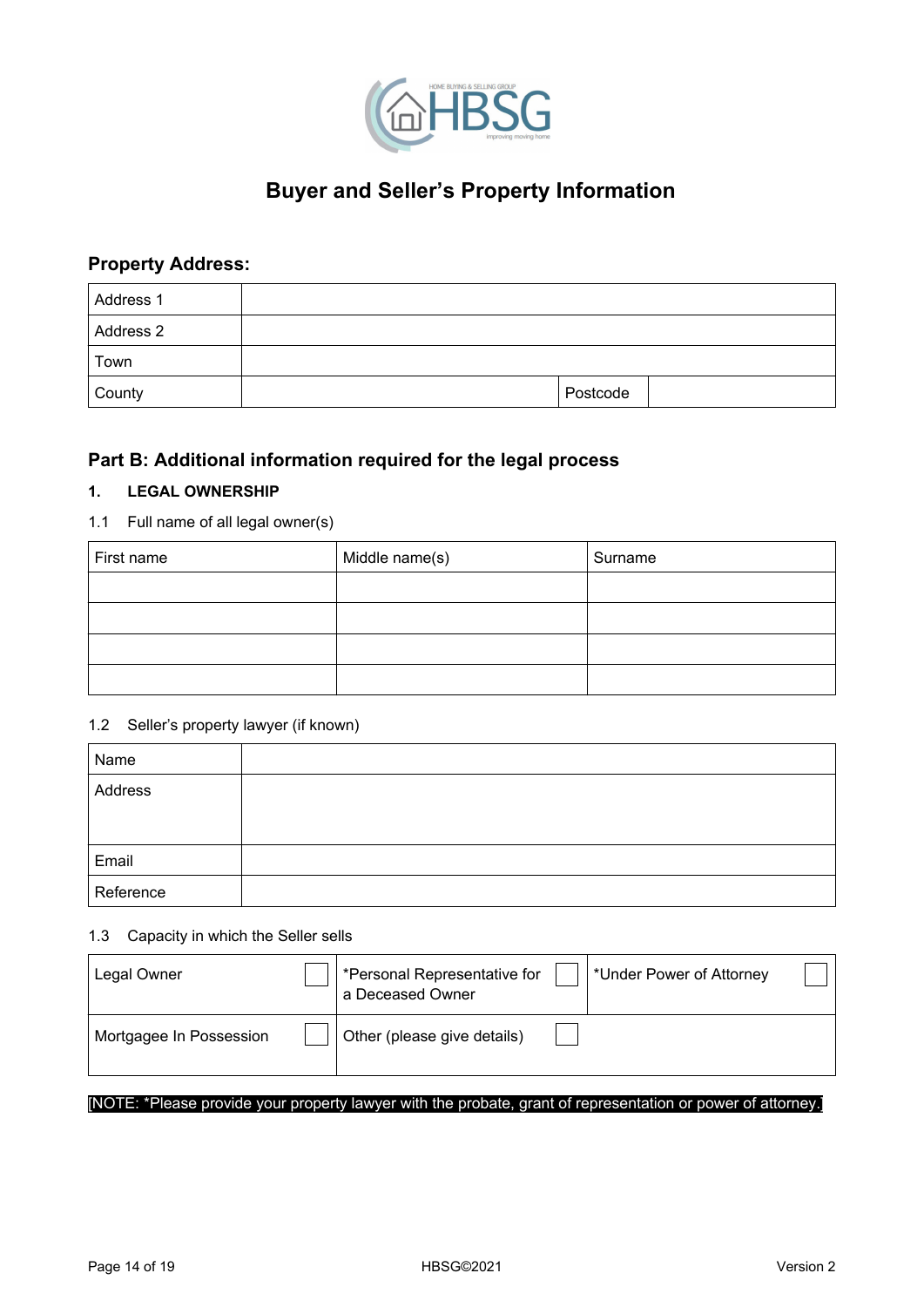## **2. LEGAL BOUNDARIES**

| 2.1 |    | Please indicate who has repaired, or treated as belonging to them, each of the boundaries. Identify<br>each boundary as if you were looking at the property from the road |                     |        |
|-----|----|---------------------------------------------------------------------------------------------------------------------------------------------------------------------------|---------------------|--------|
|     | А. | On the left                                                                                                                                                               | Seller              | Shared |
|     |    |                                                                                                                                                                           | Next door neighbour |        |
|     | В. | On the right                                                                                                                                                              | Seller              | Shared |
|     |    |                                                                                                                                                                           | Next door neighbour |        |
|     | C. | At the rear                                                                                                                                                               | Seller              | Shared |
|     |    |                                                                                                                                                                           | Next door neighbour |        |
|     | D. | At the front                                                                                                                                                              | Seller              | Shared |
|     |    |                                                                                                                                                                           | Next door neighbour |        |

### NOTE: If the boundaries are not uniform please indicate ownership or those you have repaired by written description or marking them on a plan of the property

| 2.2 | Has any boundary features been moved during your ownership or in<br>the last 10 years, to your knowledge.                                                                                                                                                                                           | Yes | Nο |
|-----|-----------------------------------------------------------------------------------------------------------------------------------------------------------------------------------------------------------------------------------------------------------------------------------------------------|-----|----|
|     | If 'Yes', please provide details                                                                                                                                                                                                                                                                    |     |    |
| 2.3 | Has any adjacent land or property been purchased by you that will be<br>included in the sale?                                                                                                                                                                                                       | Yes | No |
|     | If 'Yes', please provide details                                                                                                                                                                                                                                                                    |     |    |
| 2.4 | Does the title plan for the property accurately show the extent of the<br>land and property which you are selling? [Note: If you are not sure, you<br>can download, for a small fee to HM Land Registry, a copy of the plan<br>from HM Land Registry here                                           | Yes | No |
|     | If 'No', please provide details                                                                                                                                                                                                                                                                     |     |    |
| 2.5 | If the property is leasehold skip to Question 3<br>Is there a flying freehold? [NOTE: a flying freehold is when part of the<br>property overhangs a neighbour's property or an accessway - eg a<br>terrace house where part of the upstairs is over an accessway which<br>belongs to someone else]. | Yes | No |
|     | If 'Yes', please provide details                                                                                                                                                                                                                                                                    |     |    |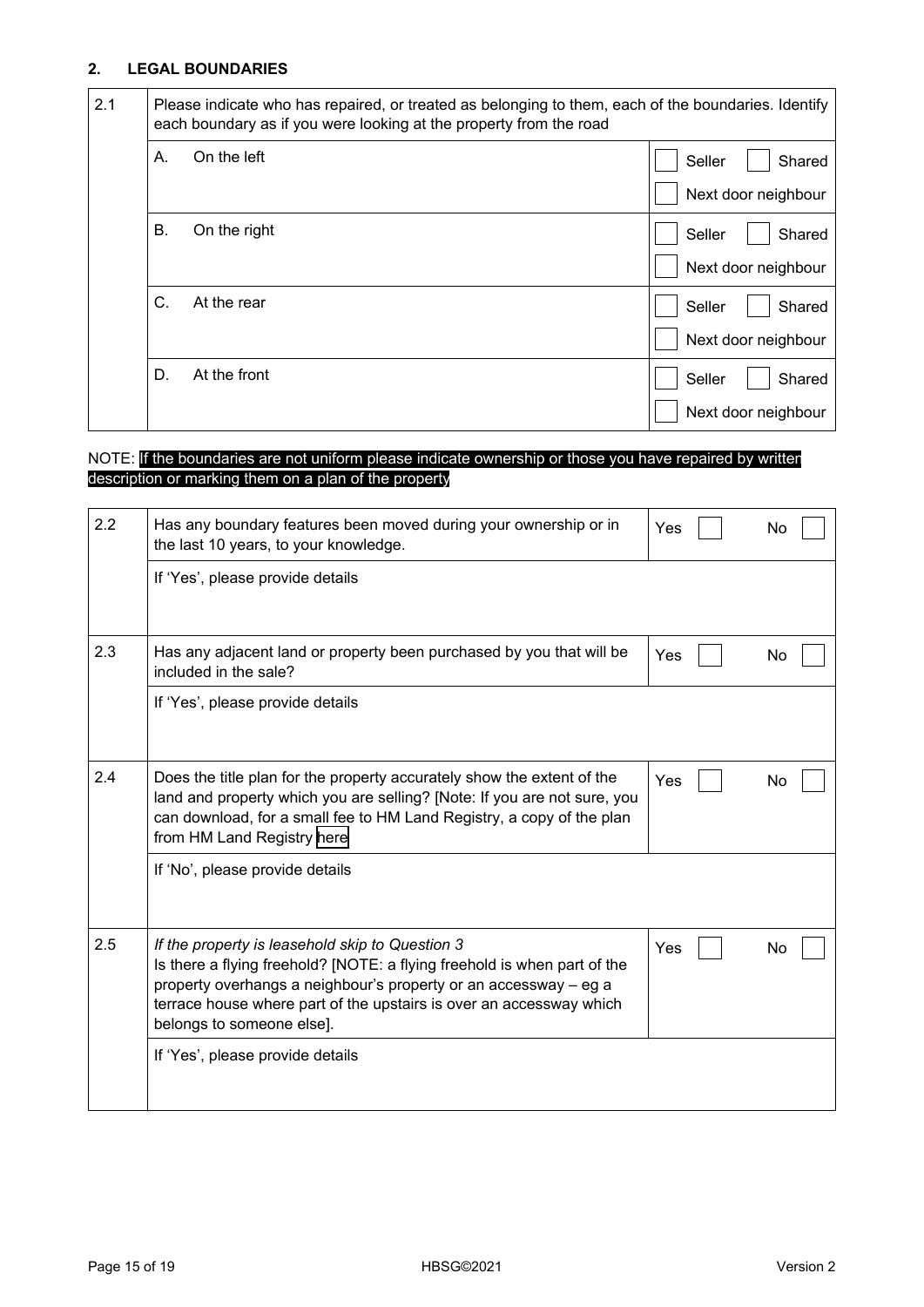## **3. SERVICES CROSSING OTHER PROPERTY**

| 3.1 | Are you aware of any pipes, wires, cables or drains bringing services<br>to the property which cross any neighbouring land or property?                            | Yes | No |
|-----|--------------------------------------------------------------------------------------------------------------------------------------------------------------------|-----|----|
| 3.2 | Are you aware of any pipes, wires, cables or drains taking services to<br>neighbouring property cross this property?                                               | Yes | No |
| 3.3 | Are you aware of any formal or informal agreements or arrangements<br>for pipes, wires cables or drains to cross either your property or<br>neighbouring property? | Yes | No |
|     | If 'Yes', please supply a copy or provide details                                                                                                                  |     |    |

## **4. ENERGY AND METERS**

| 4.1   | Please confirm the year that the electrics at the property were last<br>tested by a qualified electrician. [NOTE: If you have not had them<br>tested then select N/A] | N/A<br>Year:              |
|-------|-----------------------------------------------------------------------------------------------------------------------------------------------------------------------|---------------------------|
| 4.2   | Since 1 <sup>st</sup> January 2005, has any electrical work been carried out to<br>the property?                                                                      | Yes<br>No<br>Year:        |
|       | If 'Yes', please provide details and supply the signed Electrical Safety Certificate (BS7671) and<br>Building Regulations Compliance Certificate (or equivalent)      |                           |
| 4.3   | Are there solar or photovoltaic panels installed at the property?<br>If 'Yes':-                                                                                       | Yes<br>No<br>Skip to Q4.4 |
| 4.3.1 | When were they installed?                                                                                                                                             | Year:                     |
| 4.3.2 | Do you own the panels, and all equipment related to them, outright?                                                                                                   | No<br>Yes                 |
|       | If No, provide details of who owns them and the relevant documentation                                                                                                |                           |
| 4.3.3 | Is there an existing long lease of the roof/air space granted to a panel<br>provider?                                                                                 | Yes<br>No                 |
|       | If 'Yes', please supply copies of the relevant documents and the<br>name of the provider                                                                              | Enclosed<br>Lost          |
| 4.3.4 | When was the system last maintained or serviced?                                                                                                                      | Month:<br>Year:           |
| 4.3.5 | Is the system in good working order to your satisfaction?                                                                                                             | No<br>Yes                 |
| 4.3.6 | Is the system connected to the National Grid e.g. for feed-in tariffs                                                                                                 | Yes<br>No                 |
| 4.4   | Please describe, or provide a photograph of, the location of any electricity meter (if any):                                                                          |                           |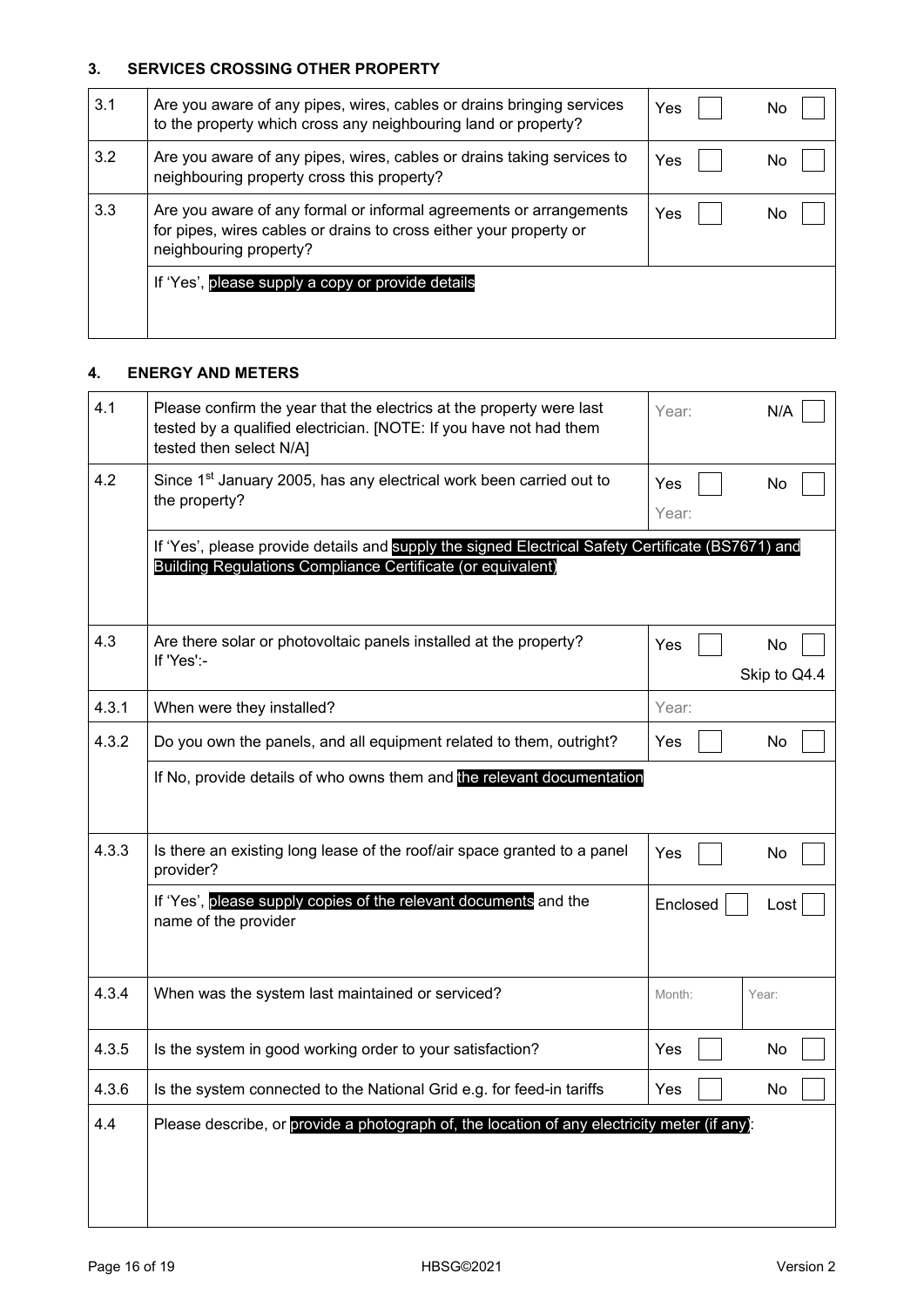| 4.5 | Please describe, or provide a photograph of, the location of any gas meter (if any):                 |
|-----|------------------------------------------------------------------------------------------------------|
| 4.6 | Please describe, or provide a photograph of, the location of the stop cock and water meter (if any): |

# **5. GUARANTEES, WARRANTIES AND INDEMNITY INSURANCES**

| 5.1 | Are there any valid guarantees or warranties relating to this property?                                                                               | Yes    | No<br>skip to<br>question<br>5.3 |
|-----|-------------------------------------------------------------------------------------------------------------------------------------------------------|--------|----------------------------------|
|     | <b>Guarantee</b>                                                                                                                                      |        |                                  |
|     | New Home Warranty                                                                                                                                     | Yes    | No                               |
|     | If 'Yes', please confirm the name of the warranty provider and the date<br>of the warranty:                                                           | Month: | Year:                            |
|     | Roofing work                                                                                                                                          | Yes    | No                               |
|     | Damp proofing treatment                                                                                                                               | Yes    | No                               |
|     | Timber rot or infestation treatment                                                                                                                   | Yes    | No                               |
|     | Central heating and/or plumbing                                                                                                                       | Yes    | No                               |
|     | Double glazing (windows, doors, roof lights, conservatory etc)                                                                                        | Yes    | No                               |
|     | Electrical repair or installation                                                                                                                     | Yes    | No                               |
|     | Preventative work and/or remedial action relating to subsidence                                                                                       | Yes    | No                               |
|     | Solar panels                                                                                                                                          | Yes    | No                               |
|     | Other:                                                                                                                                                | Yes    | No                               |
|     | Please confirm that you will leave all paperwork relating to any<br>guarantee or warranty at the property when you move out                           | Yes    | No                               |
| 5.2 | Are there any outstanding claims or current applications relating<br>to any of the above?                                                             | Yes    | N٥                               |
|     | If 'Yes', please provide details                                                                                                                      |        |                                  |
| 5.3 | Do you have any title defect insurance policies e.g. for breach of<br>planning permission, buildings regulations, restrictions, chancel<br>repair etc | Yes    | No                               |
|     | (If 'Yes', please provide details and give the policy to your property lawyer)                                                                        |        |                                  |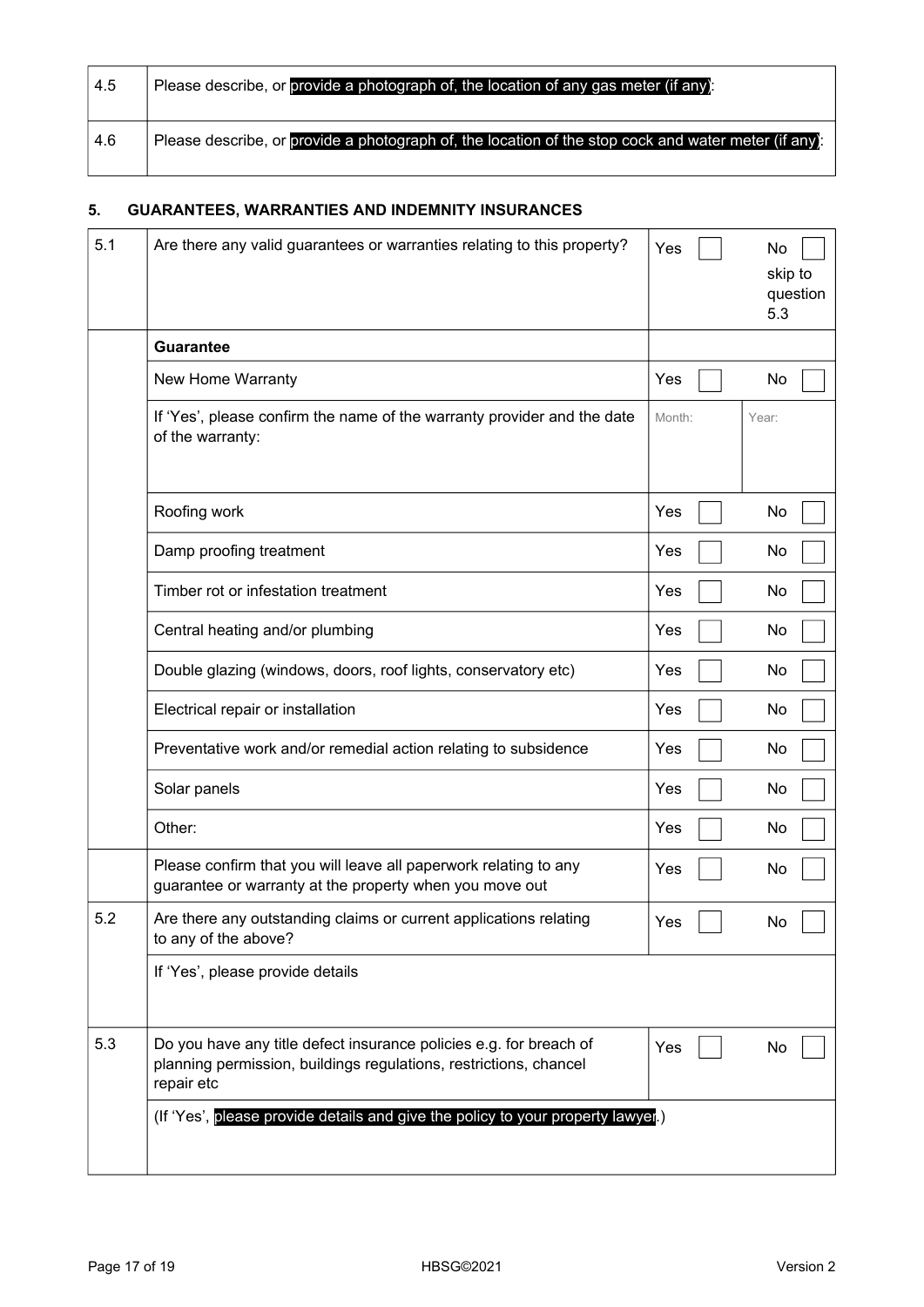### **6. OCCUPIERS**

| 6.1 | Does the seller live at the property?                                                                                                                                                               | Yes | No  |
|-----|-----------------------------------------------------------------------------------------------------------------------------------------------------------------------------------------------------|-----|-----|
| 6.2 | Does anyone aged over 17, other than the owner(s), live at the<br>property?                                                                                                                         | Yes | No  |
| 6.3 | If 'Yes', please provide their full names and ages                                                                                                                                                  |     |     |
| 6.4 | Have all occupiers, aged over 17, agreed to sign the contract to confirm<br>that they will vacate the property prior to completion of the sale.                                                     | Yes | No. |
| 6.5 | If 'No', please provide details (e.g. the property is sold let to tenants) and supply a copy of the<br>tenancy agreement together with a copy of any notice to quit which has been served upon them |     |     |

## **7. COMPLETION AND MOVING**

| 7.1                                                                                                                                                                                                                                                                                       | Please confirm that on completion you will remove all rubbish and<br>items not included in the sale from the property including its garden,<br>loft and any sheds or outbuildings.                                         | Yes<br>No |
|-------------------------------------------------------------------------------------------------------------------------------------------------------------------------------------------------------------------------------------------------------------------------------------------|----------------------------------------------------------------------------------------------------------------------------------------------------------------------------------------------------------------------------|-----------|
| 7.2                                                                                                                                                                                                                                                                                       | Will you need the purchase, sale or remortgage of another property to<br>co-ordinate with the sale of this property?                                                                                                       | Yes<br>No |
| 7.3                                                                                                                                                                                                                                                                                       | Are there any dates on which you cannot move?<br>[Note: The moving date will not be fixed until contracts are<br>exchanged i.e. have become binding. Until then you should only<br>make provisional removal arrangements.] | Yes<br>No |
|                                                                                                                                                                                                                                                                                           | If 'Yes', please give details of dates on which the seller cannot complete/move [Note: you do not<br>need to be physically present on the day of Completion so long as the property is cleared].                           |           |
| Note: Timescales to completion vary depending on the complexity of the transaction, length of the chain<br>and requirements of the people involved.                                                                                                                                       |                                                                                                                                                                                                                            |           |
| When the property is cleared out you will be expected to take reasonable care when clearing the property,<br>leaving it clean and tidy and repairing any damage caused when removing items from the property and<br>making safe any light or electrical fittings which are being removed. |                                                                                                                                                                                                                            |           |
| Keys for all door and window locks, along with any alarm codes, should be available for the buyer on the<br>day of completion. If there is any reason why you cannot do this you should let the estate agent and your<br>property lawyer know.                                            |                                                                                                                                                                                                                            |           |

For all internet connected services eg doorbells, boiler controls, burglar alarms, CCTV cameras etc.) access to them will need to be provided to the buyer on the day of completion so that they can control them or sign up to the service. If there is any reason why you cannot do this you should let the estate agent and your property lawyer know.